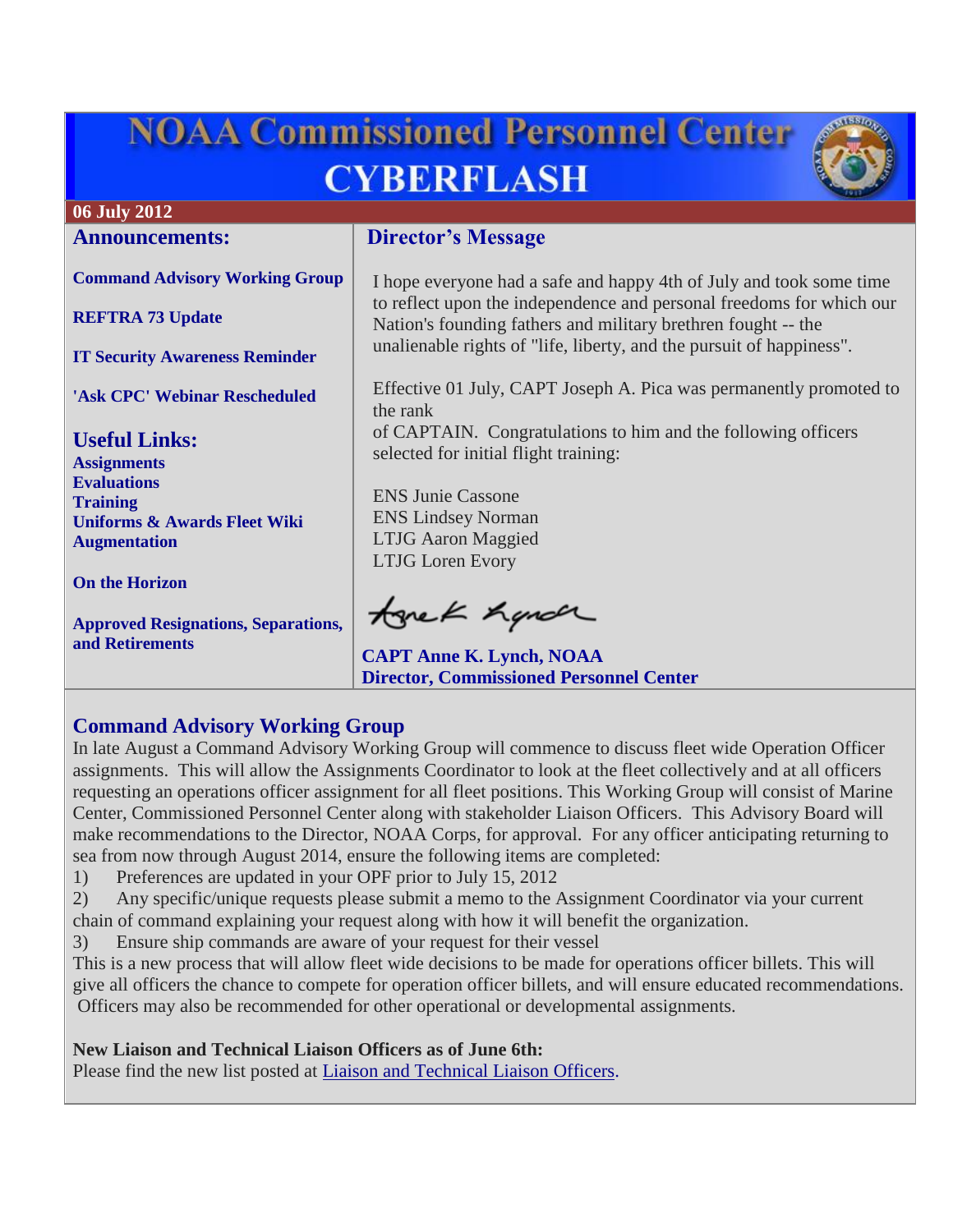| <b>Line Office Liaisons (Voting</b> | <b>Line Office Liaison Technical Assistants</b> |
|-------------------------------------|-------------------------------------------------|
| <b>Members of the OAB</b> )         |                                                 |
| Captain Mark Moran, Chair Officer   | <b>Commander Ricardo Ramos, NMFS</b>            |
| Assignment Board & NESDIS           | Commander Mike Hopkins, MOC-P                   |
| Captain Todd Stiles, MAOC           | Commander Keith Roberts, MOC-A                  |
| Captain Mark Ablondi, NMFS          | Lieutenant Commander Ryan Kidder, AOC           |
| Captain Wade Blake, MOC-P           | Lieutenant Commander Catherine Martin, AOC      |
| Captain Anita Lopez, MOC-A          | Lieutenant Commander Jeffrey Shoup, NWS         |
| Captain Joe Pica, NOAA HQ           | Lieutenant Commander Matthew Wingate, NOS       |
| Captain Randy TeBeest, AOC          | Commander Timothy Gallagher, NOS                |
| Captain Barry Choy, NWS             |                                                 |
| Captain Jon Swallow, NOS            |                                                 |
| Commander Adam Dunbar, OAR          |                                                 |
|                                     |                                                 |

# <span id="page-1-0"></span>**REFTRA 73 Update:**

The move of the NOAA Corps Officer Training Center and BOTC to USCG OCS New London, CT, means the format and location of REFTRA is also changing. The revised REFTRA/PSSO program utilizes a combination of professional maritime training vendors and time at NCOTC in New London. It is focused on the operational essentials needed to safely prepare officers to return to sea duty. There will be STCW certified classes, hands on instruction, and peer-to-peer learning opportunities. REFTRA 73 is tentatively scheduled for October 7th through Oct 28th and will occur in a combination of locations on the east coast. Officers selected for REFTRA 73 are being contacted by CPC. If you have not been contacted and want to attend REFTRA 73 contact [cpc.training@noaa.gov](mailto:cpc.training@noaa.gov) or LT Jonathan French at 301-713-7736 ASAP as space is limited.

#### <span id="page-1-1"></span>**IT Security Awareness**

As a reminder, the 2012 NOAA Information Technology Security Awareness Course is now available for all employees at: <http://noaa.learnsecuritywith.us/>. In order to continue to use your NOAA computing resources, you are required to complete the course by July 26, 2012. Questions about the course should be directed to your Line Office IT Security Officer, or email at [itsec@noaa.gov.](mailto:itsec@noaa.gov) Maintaining the security of NOAA's information is an ongoing process. Successful implementation of this process requires you to be adequately informed of the latest threats, and know your responsibilities to combat those threats. For this reason, it is a mandatory requirement for each NOAA IT user (government, contractor, associate or temporary personnel) to complete the course each year.

## <span id="page-1-2"></span>**'Ask CPC' Webinar - PCS**

On Tuesday, July 31st, CPC will be hosting our fifth 'Ask CPC' Webinar on Permanent Change of Station and Permanent Change of Assignments (PCS/PCA). It will be presented by Katherine Raymond and Sherrita Irby of the Officer Personnel Management Division. Immediately following the presentation, there will be a question and answer session with the Director, Deputy Director, Division Chiefs and Program Managers of CPC. As a participant you will be able to hear the presenter, use the Q&A window to ask questions and listen to the responses. Following the webinar, a summary document outlining questions raised and links to resources will be posted on the CPC website.

Future webinars will focus on topics of most interest to you. The link below will take you to an online survey. We are requesting all active duty officers respond. Please pick up to three topics you would like CPC to